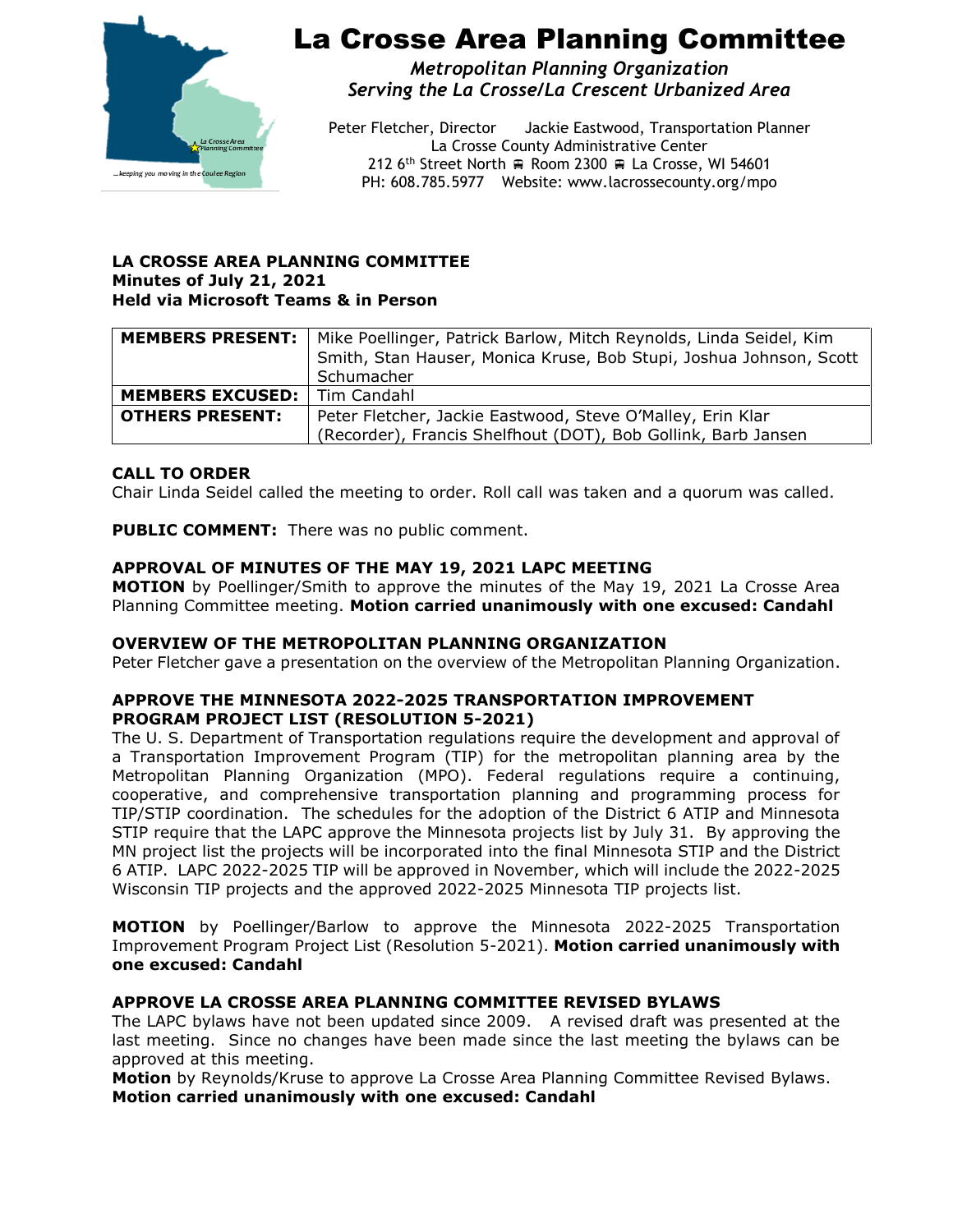

# La Crosse Area Planning Committee

*Metropolitan Planning Organization Serving the La Crosse/La Crescent Urbanized Area*

Peter Fletcher, Director Jackie Eastwood, Transportation Planner La Crosse County Administrative Center 212 6<sup>th</sup> Street North  $\oplus$  Room 2300  $\oplus$  La Crosse, WI 54601 PH: 608.785.5977 Website: www.lacrossecounty.org/mpo

## **REVIEW DRAFT INTRMUNICIPAL AGREEMENT FOR METROPOLITAN PLANNING ORGANIZATION**

Since the Town of Holland joined the LAPC the current intermunicipal agreement needs to be updated to include the Town of Holland. The current agreement went through a comprehensive revision and was approved and signed by LAPC members in 2019. The revised agreement is being presented at this meeting for discussion. It will be included on the September LAPC meeting agenda for consideration of approval. I wanted to provide each of your communities the opportunity to review the agreement and consult your legal counsel if necessary.

## **2022 WORK PROGRAM ACTIVITIES**

Items for the 2022 work program activities were reviewed. A draft of the plan will be presented at the September meeting.

## **TCMC UPDATE (AMTRAK – SECOND TRAIN)**

Minnesota legislature approved 10 million in the June special session. This provides a match to federal grants for construction and operation assistance. The Wisconsin DOT requires 6.5 million in matching funds which have been secured. A second train is moving ahead with a final design in 2022, construction in 2021-2024 and operational in 2024. Having two trains run daily will increase tourism and business travel options in the area.

### **FUTURE MEETING(S) FORMAT**

Meetings will be held in person with a virtual component as well. Members would be encouraged to attend in person as much as possible.

### **DIRECTORS REPORT**

- STP-Urban Program is in its 2022-2027 funding cycle which provides a transportation funding and allocation to MPO communities for transportation projects.
- SW DOT region is requiring initial draft applications by August 13, late/revised application by Sept. 17.
- Final applications due to WISDOT Central office by October 1.5
- The LAPC TAC will rank applications at their November TAC meeting.
- TDP Regional Transit Development plan is moving ahead First phase of public input has been completed and the next phase will be identifying alternatives and recommendations

### **OTHER BUSINESS** - none noted.

### **FUTURE AGENDA ITEMS**

- Fire/EMS Study updates
- Intermunicipal Agreements/Bylaws
- 2021-2024 TIP Amendment
- 2022 Draft Work Program and Budget